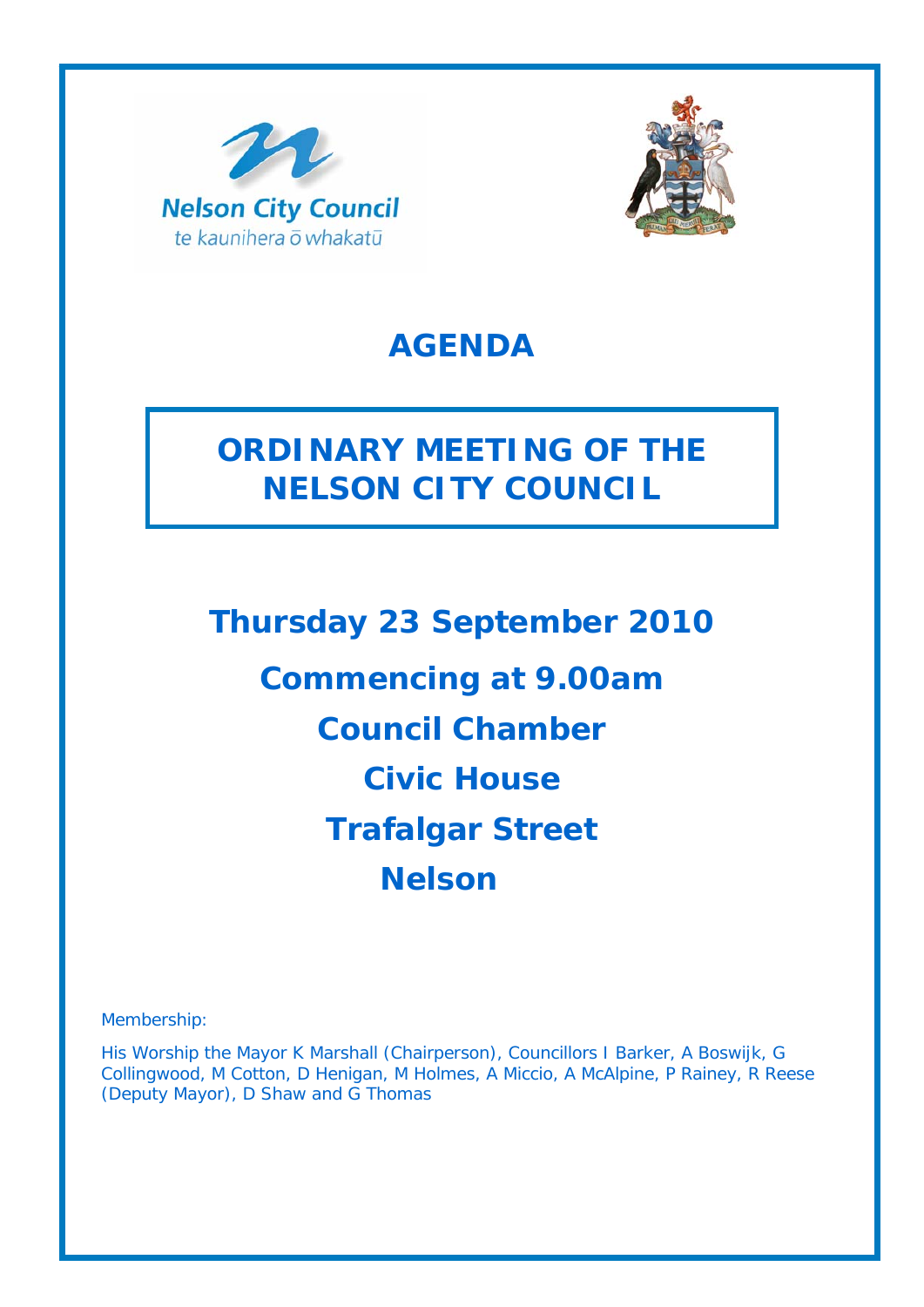# **B U S I N E S S**

| As set out below                                          |                                                                                                                                                         |          |
|-----------------------------------------------------------|---------------------------------------------------------------------------------------------------------------------------------------------------------|----------|
| <b>Nelson City Council</b><br>23 September 2010<br>980468 |                                                                                                                                                         |          |
|                                                           |                                                                                                                                                         | Refer to |
|                                                           |                                                                                                                                                         | Page No. |
|                                                           | <b>APOLOGIES</b>                                                                                                                                        |          |
|                                                           | <b>OPENING PRAYER</b>                                                                                                                                   |          |
| 1.0                                                       | <b>CONFIRMATION OF MINUTES - 9 September 2010</b>                                                                                                       | $1 - 12$ |
|                                                           | Document number 981634                                                                                                                                  |          |
|                                                           | Recommendation                                                                                                                                          |          |
|                                                           | <b>THAT</b> the minutes of the meetings of the Nelson<br>City Council, held on Thursday 9 September 2010,<br>be confirmed as a true and correct record. |          |
| 2.0 <sub>1</sub>                                          | <b>HEART OF NELSON: MONTGOMERY SQUARE PARKING</b><br><b>ISSUES</b>                                                                                      | 13       |
|                                                           | Document Number 982003                                                                                                                                  |          |
| 3.0                                                       | <b>CHIEF EXECUTIVES REPORT</b>                                                                                                                          | 14-64    |
|                                                           | Document number 983629                                                                                                                                  |          |
| 4.0                                                       | <b>REPORTS POLICY</b>                                                                                                                                   | 65-72    |
| 4.1                                                       | <b>Nelson Cemeteries: Natural Burial Areas</b>                                                                                                          |          |
|                                                           | Document number 910601                                                                                                                                  |          |
| 5.0                                                       | <b>REPORTS PERFORMANCE</b>                                                                                                                              |          |
| 5.1                                                       | <b>Environmental Inspections Limited Annual Report</b>                                                                                                  | 73-86    |
|                                                           | Document number 979587                                                                                                                                  |          |
| 5.2                                                       | <b>Nelson District Licensing Agency Annual Report 2009-2010</b>                                                                                         | 87-103   |
|                                                           | Document number 979533                                                                                                                                  |          |
| 5.3                                                       | <b>Delegation of Navigation Safety Responsibilities</b>                                                                                                 | 104-115  |
|                                                           | Document number 907544                                                                                                                                  |          |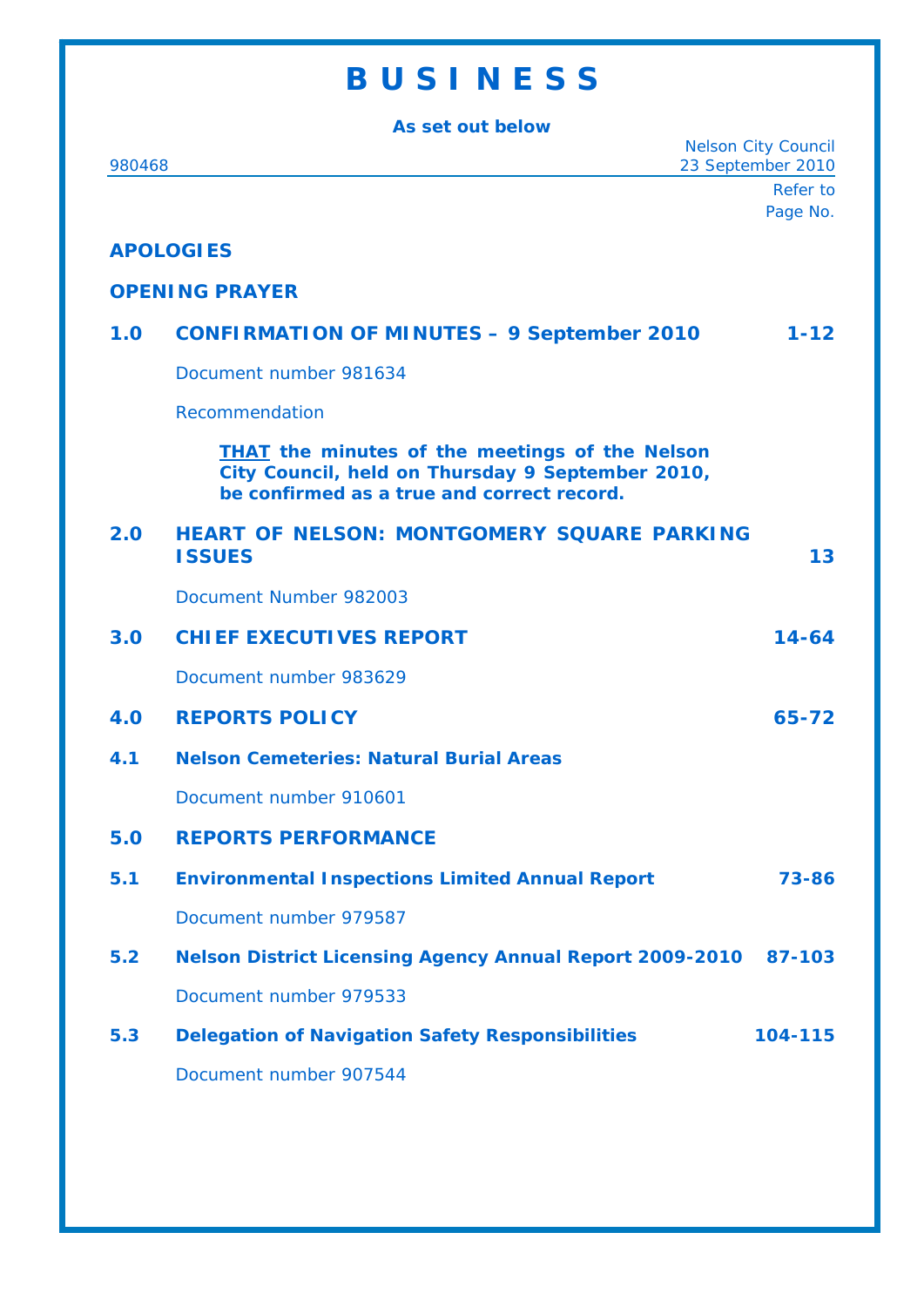### **6.0 REPORTS FROM COMMITTEES**

## **6.1 Audit Risk and Finance Committee 116-117**

Document number 980535

Recommendation

*THAT the minutes of the meetings of the Audit Risk and Finance Committee held on xx September 2010 be received.* 

# **7.0 PUBLIC EXCLUDED BUSINESS**

### **7.1 Exclusion of the Public**

#### Recommendation

*THAT the public be excluded from the following parts of the proceedings of this meeting in accordance with section 48(1)(a) of the Local Government Official Information and Meetings Act 1987 on the grounds that the public conduct of this part of the proceedings of the meeting would be likely to result in the disclosure of information for which good reason for withholding exists.* 

## *i) Nelson City Council Public Excluded Minutes – 9 September 2010*

*Reasons:* 

*To enable the Council to carry out negotiations or commercial activities without prejudice or disadvantage; or* 

*To protect the privacy of natural persons.* 

#### *ii) Chief Executives Report*

*Reasons:* 

*To enable the Council to carry out negotiations or commercial activities without prejudice or disadvantage; or* 

*To protect the privacy of natural persons.* 

## *iii) Memorandum of Understanding (MOU) Between Council And Wakatu Incorporation*

*Reasons:* 

*To enable the Council to carry out negotiations or commercial activities without prejudice or disadvantage; or* 

*To protect the privacy of natural persons.*